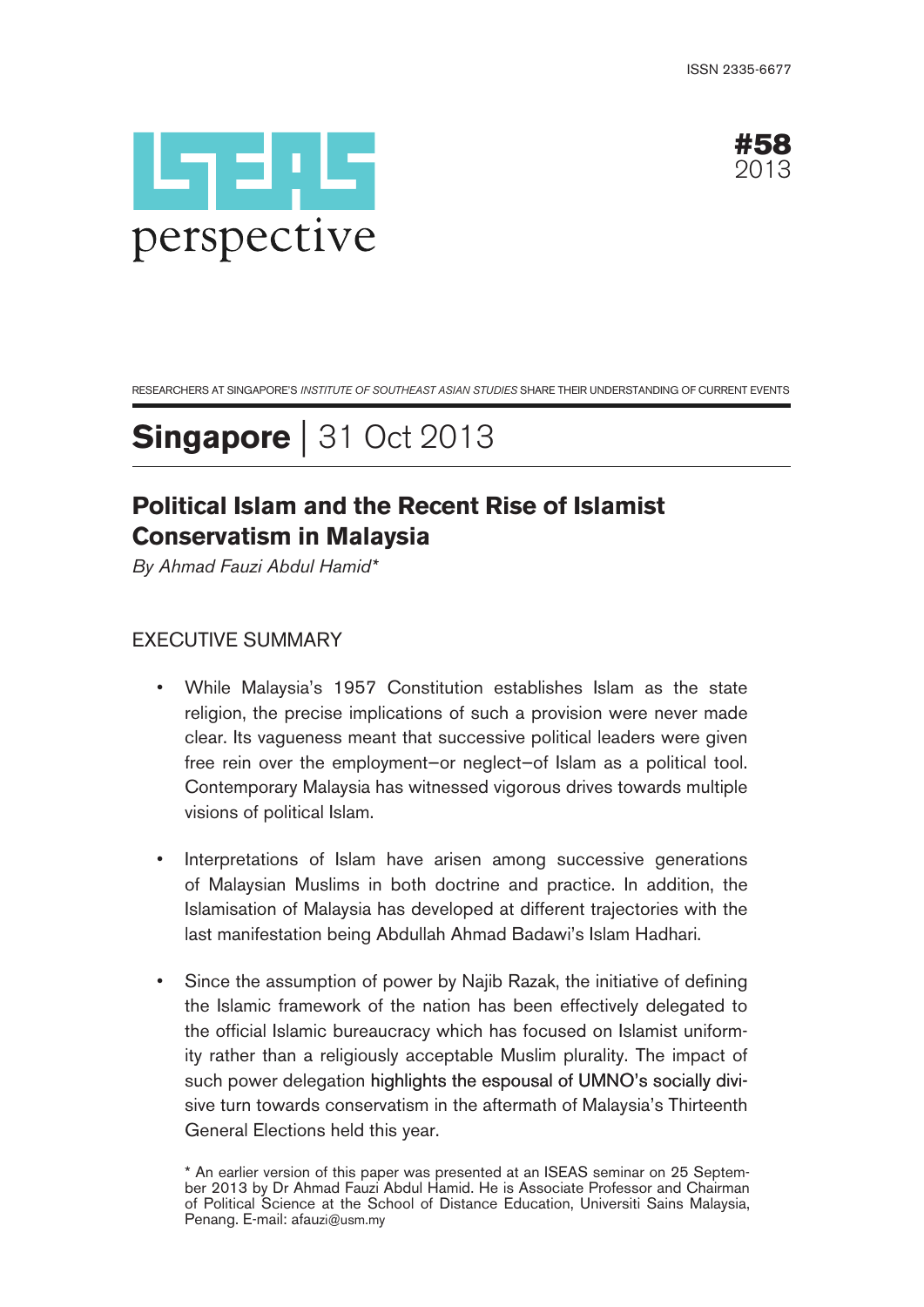- Fearing a massive loss of support from the vast numbers of Bumiputera Christians in Sabah and Sarawak affected by the recent Court of Appeal decision to overturn the High Court's 2009 verdict on the use of 'Allah', a damage limitation exercise has been conducted affirming the limited applicability of the verdict.
- For an Islamist state to materialise in the near future, given current developments, the threat would come from UMNO and its religious proxies in state institutions rather than from PAS and its allies in the Pakatan Rakyat.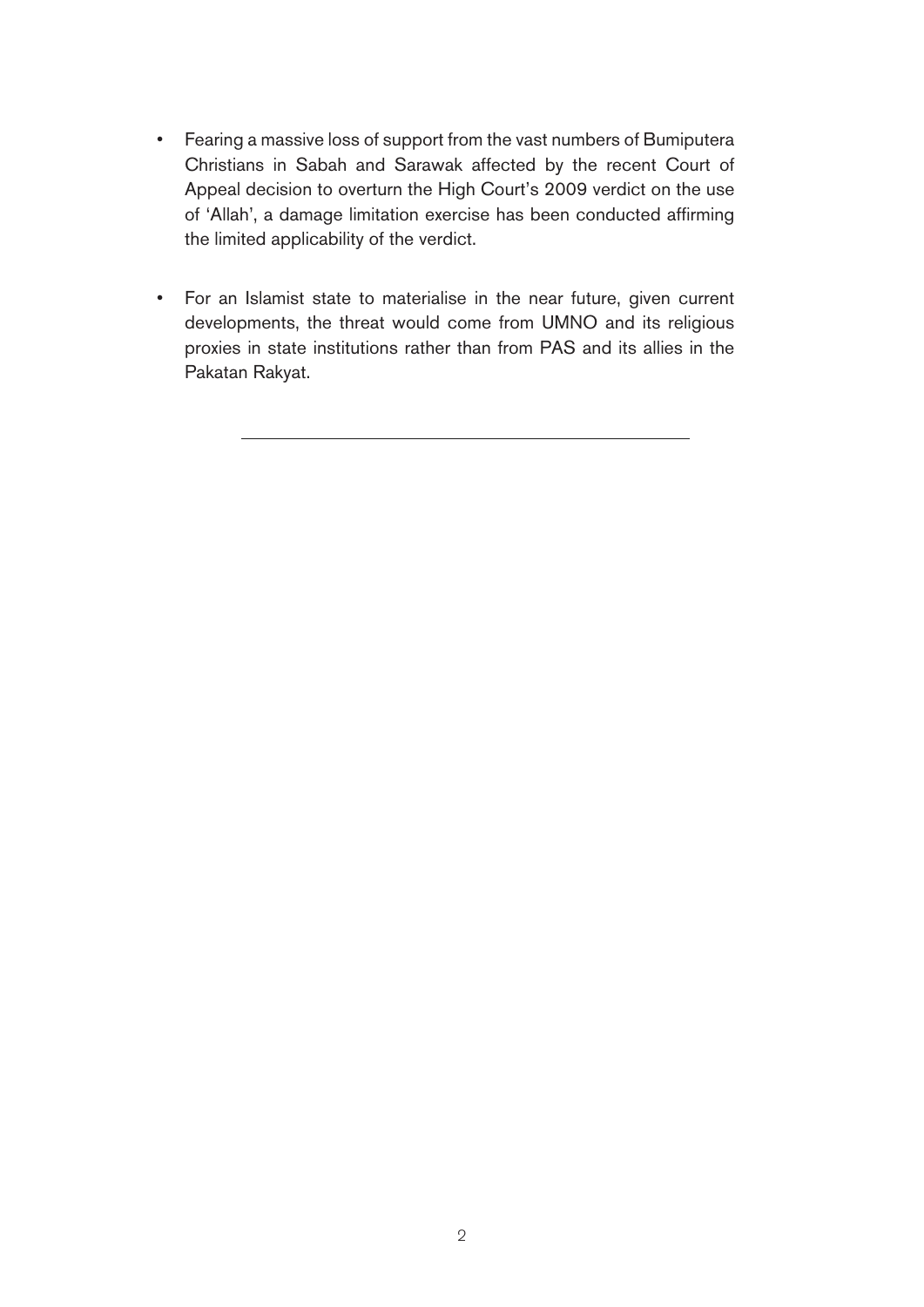#### INTRODUCTION

Since gaining a foothold in Southeast Asia around the thirteenth century, Islam has been a major influence on political life in the region. A wide variety of interpretations and schools of thought has characterised Islamic scholarship in the Malay world as can be seen in the willingness to accommodate the intricacies of local customs known as adat. A main factor behind this tendency was the pervasive role played by Sufis or Muslim mystics well-known for their penchant to offer layered interpretations—rather than depending on a literal understanding of scriptural texts—in the propagation of Islam in Southeast Asia (Ahmad Fauzi 2002).

The arrival of Wahhabi puritanism—inspired by the reformation movement of Muhammad ibn Abd al-Wahhab (1703-1792 AD) in the Arab Peninsula—initially caused friction within Malay-Muslim society as manifested in the conflict between Kaum Tua and Kaum Muda during the early twentieth century. The Kaum Muda shared doctrinal affinity with the Wahhabi-Salafi movement which was gaining traction in the Middle East. However, unlike the latter whose protagonists were allied with the Saud family, the Kaum Muda were deprived of political power. Instead, the Kaum Tua *ulama* (religious scholars) filled official bureaucratic posts in the Majlis Agama Islam (Councils of Islamic Religion) and Jabatan Agama Islam (Departments of Islamic Affairs) sanctioned by colonial officialdom (Roff 1967: 73-74).

In states with a progressive Majlis Agama such as Kelantan, the Kaum Muda were allowed to publicly articulate their views as in the 1937 debate on whether a dog's saliva was considered impure or not (Roff 1983). But in states where the Majlis Agama was dominated by the conservative ulama, it was not uncommon for the Kaum Muda to be labelled as deviant and to be held parallel to the Qadianis who rejected the finality of the Prophet Muhammad's revelations (Roff 1967: 80, Rahimin Affandi 2006: 101).

Upon the Federation of Malaya gaining independence from Britain on 31 August 1957, the newly inaugurated Federal Constitution installed Islam as the state religion via Article 3(1). However, the precise implications of such a provision were never made clear. Documentary evidence can be put forward to argue that the drafters of the Constitution had never intended the clause to mean Islam undertaking a comprehensive role in the running of affairs of the nation (Fernando 2006), but its vagueness also meant that political leaders were given a free rein over the employment—or neglect—of Islam as a political tool.

#### FROM TUNKU ABDUL RAHMAN TO ABDULLAH BADAWI

Under the country's founding father Tunku Abdul Rahman, Islam was politically marginalised in Malaysia. In 1965, he notoriously clamped down on the opposition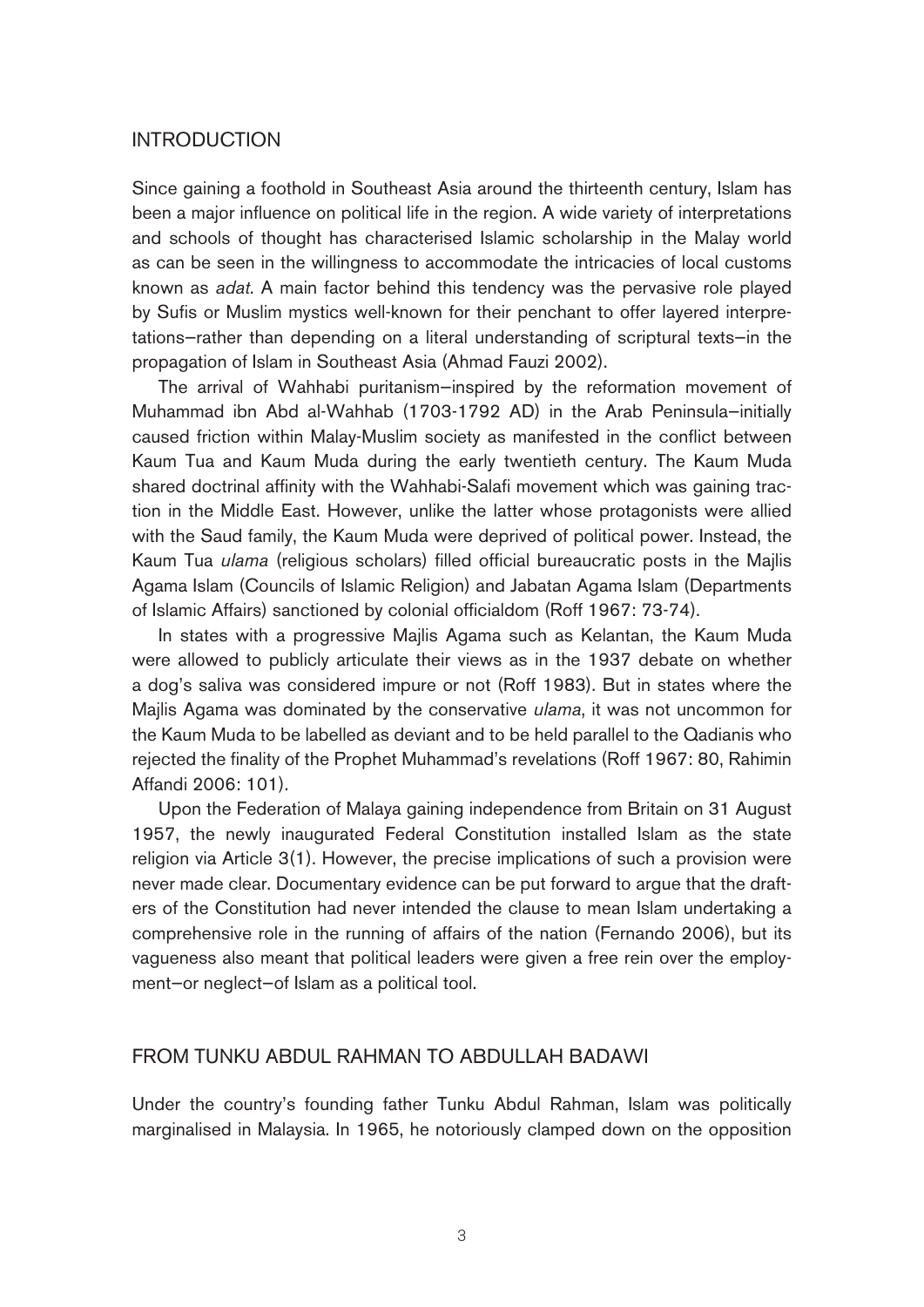Islamic Party of Malaysia (PAS: Parti Islam SeMalaysia) by authorising the Internal Security Act (ISA) detentions of its President Dr. Burhanuddin Al-Helmy and Vice-President Raja Abu Hanifah. Whatever Tunku seemed to be lacking at home, he sought to compensate with Islamist activism abroad. Tunku Abdul Rahman was arguably the first Muslim head of government to float the idea of an Islamic commonwealth in 1961, giving rise to a series of Islamic conferences which culminated in the establishment of the Organisation of Islamic Conference (OIC) under the patronage of King Faysal of Saudi Arabia. Tunku's inaugural leadership of the OIC in 1971 to 1973 was reflective of the increasing importance Malaysia gave to Islamic unity among Muslim nation-states in the wake of humiliating losses suffered during the Six Day War of 1967 which led to the annexation of Jerusalem (Al-Quds).

Under Tunku's successor, Tun Abdul Razak Hussein, there was an outpouring of petro-dollars from friendly Middle Eastern states which helped to fund a cornerstone of Tun Razak's domestic policy: the formulation of a National Cultural Policy (Dasar Kebudayaan Kebangsaan) of which Islam became an integral part of a triumvirate ethos. The two other ethos were based on the importance of native culture and the acceptability of other non-indigenous cultural elements as part of national culture so long as they were appropriate (Mandal 2008: 277-278). State-supported Islamic projects such as the Pusat Islam (Islamic Centre) and the Islamic Dakwah Foundation of Malaysia (YADIM: Yayasan Dakwah Islamiah Malaysia) became major recipients of aid distributed under the overseas development programmes of oil-rich Muslim nations such as Saudi Arabia, Kuwait and Libya (Nair 1997: 62, 105; Hussin Mutalib 1990: 93). By the late 1970s, Prime Minister Hussein Onn was bold enough to initiate a government-funded National Dakwah (Propagation) Month (Tasker 1979).

Upon assuming the Premiership in July 1981, Dr. Mahathir Mohamad swiftly announced a slew of projects which are now deemed to have Islamised the country once and for all. These included the introduction of Islamic banking, insurance and pawnshop systems (1981-83), declaration of an official policy of 'instilling Islamic values into the government machinery' bearing the memorable slogans of kepimpinan melalui teladan (leadership by example) and bersih, cekap dan amanah (clean, efficient and trustworthy) (1984), the upgrading of the status of sharia courts and judges so as to be on par with their civil judiciary counterparts (1988), and the founding of Islamic think-tanks and educational institutions such as the International Islamic University of Malaysia (IIUM) (1983), the International Institute of Islamic Thought and Civilisation (ISTAC) and the Institute of Islamic Understanding of Malaysia (IKIM) (1992), (Hussin Mutalib 1990: 134-139, 142-144; Camroux 1996: 860-862). Under this Islamization drive, the rapidly expanding Islamic bureaucracy faithfully served the political elites' demands for uniformity. In 1997, the nerve of the federal government's Islamic policies, the Islamic Centre, was elevated to the Department of Islamic Development of Malaysia (JAKIM: Jabatan Kemajuan Islam Malaysia) under the Prime Minister's Department.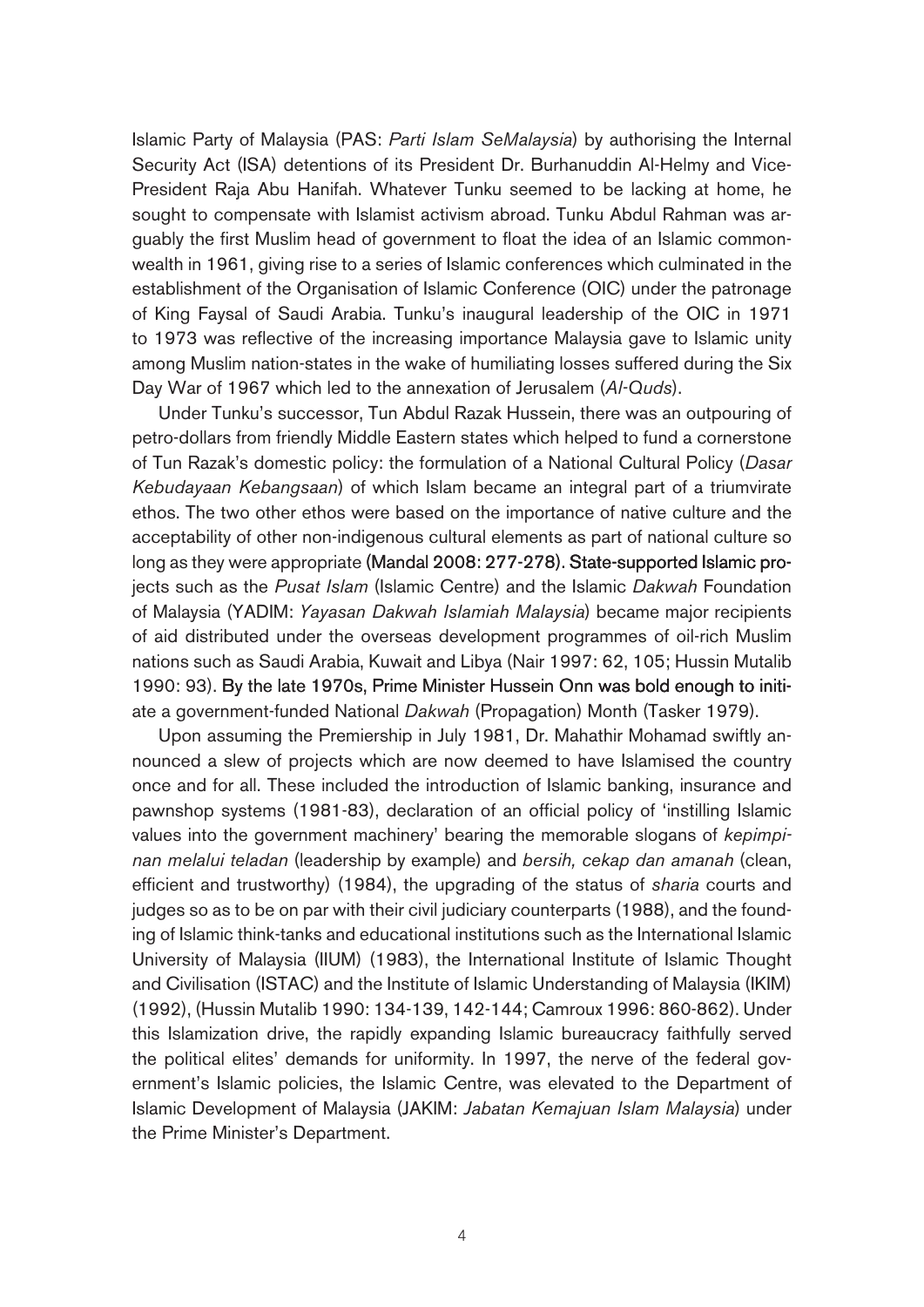Mahathir's successor, Abdullah Ahmad Badawi, promulgated Islam Hadhari or 'civilisational Islam' as a fundamental tenet of his administration. By this time, however, the wheels of Islamic bureaucracy were already well-oiled and ever-prepared to act in adherence to politically slanted fatwas (Ahmad Fauzi 2009: 181-183). Since its implementation was almost entirely at the behest of this coterie of religious officials, Islam Hadhari became a repressive mechanism which effectively legalized wanton abuse of power against both non-Muslims and unorthodox Muslims.

Islam Hadhari was already a spent force before Abdullah's tenure as Prime Minister expired. Barisan Nasional (BN: National Front) and UMNO's disastrous election results in 2008 effectively ended the Islam Hadhari programme. In his final press conference as Prime Minister, Abdullah candidly voiced disappointment that Islam Hadhari had metamorphosized into a repressive tool of the state.1 Unfortunately for Abdullah, the Islamist intelligentsia entrusted with making Islam Hadhari a success lacked both the intellectual sophistication and fortitude in portraying and applying the grand scheme as transcending ethno-religious barriers and suitable for all ethno-religious groups.<sup>2</sup> The lamentable fact was that Islam Hadhari failed in large measure due to the rise of reactionary Islamist conservatives made up essentially of UMNO ultra-conservatives, religious bureaucrats and a nascent Islamist civil society which colluded as a united force against the inclusive Islamic message that Abdullah Badawi had wanted to champion.

#### ENTER NAJIB RAZAK

Since assuming power on 2 April 2009, Najib Razak has introduced the 'One Malaysia' programme to reclaim support from non-Muslim voters disenchanted with the Islamist trajectory taken by Abdullah's administration. Najib is also aware of the need to maintain a semblance of Islamism and has sought to justify his 'One Malaysia' vision on an Islamic basis by categorically quoting from the Quran.<sup>3</sup> In addition, Najib has been at pains to mollify stances adopted by Islamist conservatives who at times seem to threaten the moderate and inclusive path of his One Malaysia scheme. Having witnessed at first hand Abdullah Badawi's bitter removal by his own party comrades, Najib has chosen to emphasize his reformist credentials on the one hand and placate conservative factions within UMNO and the Islamist civil society on the other.

UMNO conservatives and Islamists are united in their stance that Malaysian Islam is under siege despite constitutional provisions safeguarding it. The clout of Islamist conservatives was earnestly demonstrated when, upon Tan Sri Harussani Zakaria's

<sup>&</sup>lt;sup>1</sup> 'Pak Lah's final interview with the media as PM', The Star, 1 April 2009.

<sup>2 &#</sup>x27;Konsep Islam Hadhari sesuai semua kaum', Mingguan Malaysia, 2 December 2007.

<sup>&</sup>lt;sup>3</sup> See excerpts of an interview with Najib, 'Ikrar bawa pembaharuan', Utusan Malaysia, 14 October 2009.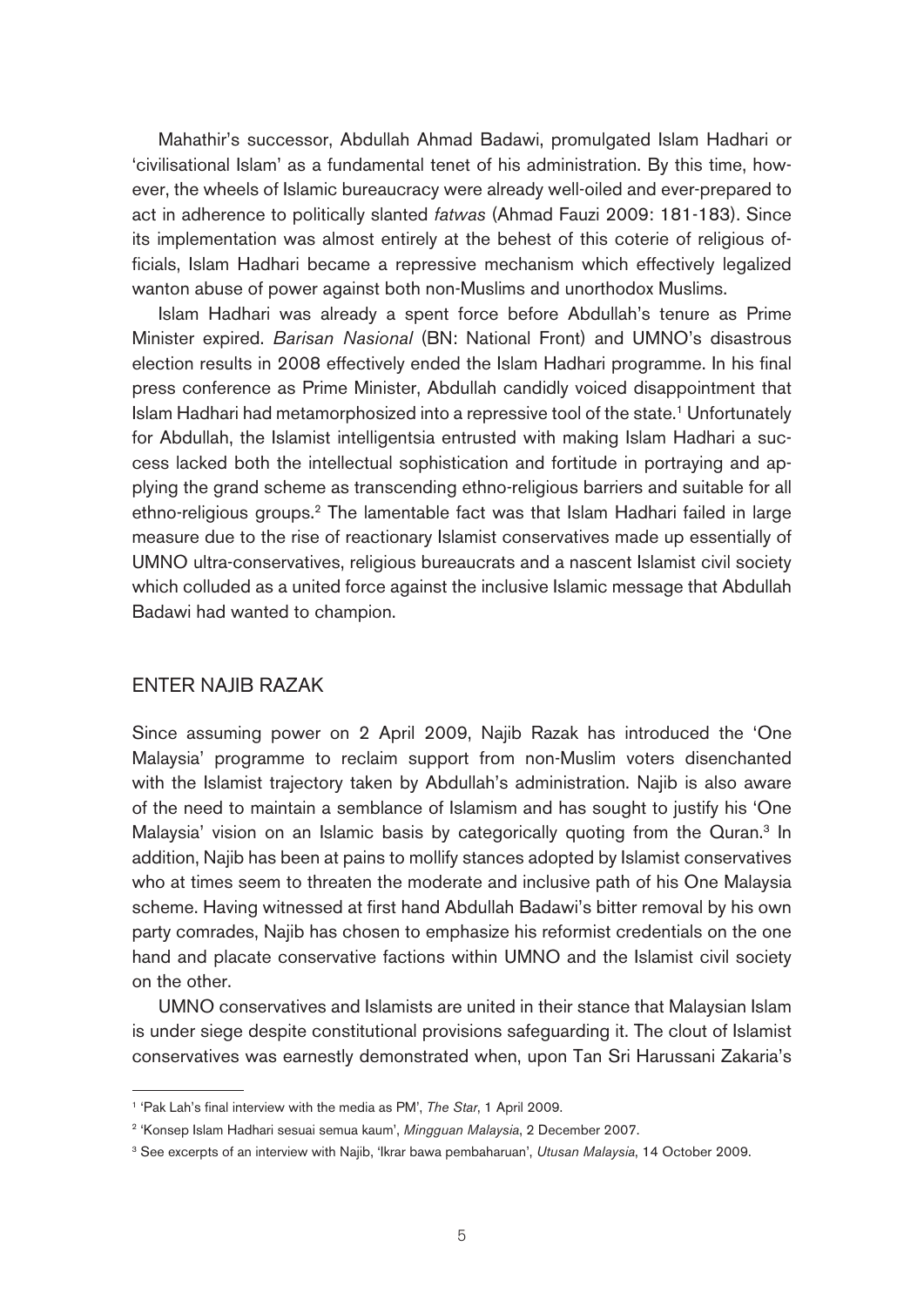admonition of Najib for attending the Hindu Thaipusam festival in Batu Caves in February 2012, Najib had to seek an audience with the Perak Mufti to explain his actions. Harussani had argued that the visit compromised Najib's Islamic faith.

Unlike Abdullah Badawi and Mahathir Mohamad, Najib has been severely handicapped in terms of Islamic legitimacy. Many Malay-Muslims regard Najib's intermittent references to Islam as mere lip service to allay fears of the Islamist constituency that he would be more sympathetic to a liberal and pluralist understanding of Islam. Furthermore, there was no significant mention of Islam in Najib's iconic policy declarations such as the ones on One Malaysia, the Government Transformation Programme (GTP) roadmap and the recent Bumiputra Economic Council (MEB: Majlis Ekonomi Bumiputera).

It is very likely that Islamists and UMNO conservatives alike are cognisant of Najib's weaknesses. As a result, they take it upon themselves to champion causes which they see as defending Islam's interests. The overall discursive turn of UMNO's religious wing in a more puritanical direction is worrying. Some young religious scholars previously identified by Malaysia's intelligence police as having links to the international Al-Qaeda network have chosen to join UMNO and were, apparently, welcomed by Najib with open arms (Al-Ghari 2011: 94).

In its newly found crusade, UMNO has been supported by a host of Islamist nongovernmental organisations (NGOs) which have emerged in response to what they perceive as the whittling away of Islam's sovereignty as partly signified by the proliferation of liberal Muslim and secular humanist NGOs fighting for the human rights of groups marginalised in Malaysia's increasingly Islamist polity. These Islamist NGOs, on their part, invariably support the unofficial dogma of Malay supremacy which Najib neither clearly disowns nor espouses. Najib understands that verging to one of the extremes would be politically suicidal.

Ethno-religious relations in Malaysia have taken a downturn with these developments. Issues involving Malaysian Christians are a case in point. The 31 Dec 2009 High Court decision to permit the usage of the nomenclature 'Allah' as the Malay language reference to God in the Catholic publication The Herald triggered arson attacks on churches around the Klang valley in January 2010 (Maznah Mohamad 2010: 521-523). Following Utusan Malaysia's headline news on a conspiracy by an opposition party and a group of priests to turn Christianity into Malaysia's official religion, the Organisations for the Defence of Islam (PEMBELA: Pertubuhanpertubuhan Pembela Islam) issued a statement claiming that Islam was under grave threat by aggressive Christian evangelism. The Malay rights NGO, the Organisation for Empowered Indigenous Peoples of Malaysia (PERKASA: Pertubuhan Pribumi Perkasa Malaysia) also raised tensions by declaring its readiness to launch jihad against subversive Christian influence.

On 14 October 2013, the Court of Appeal momentously overturned the High Court's 2009 verdict. In ruling that the word 'Allah' cannot be used by Christians as a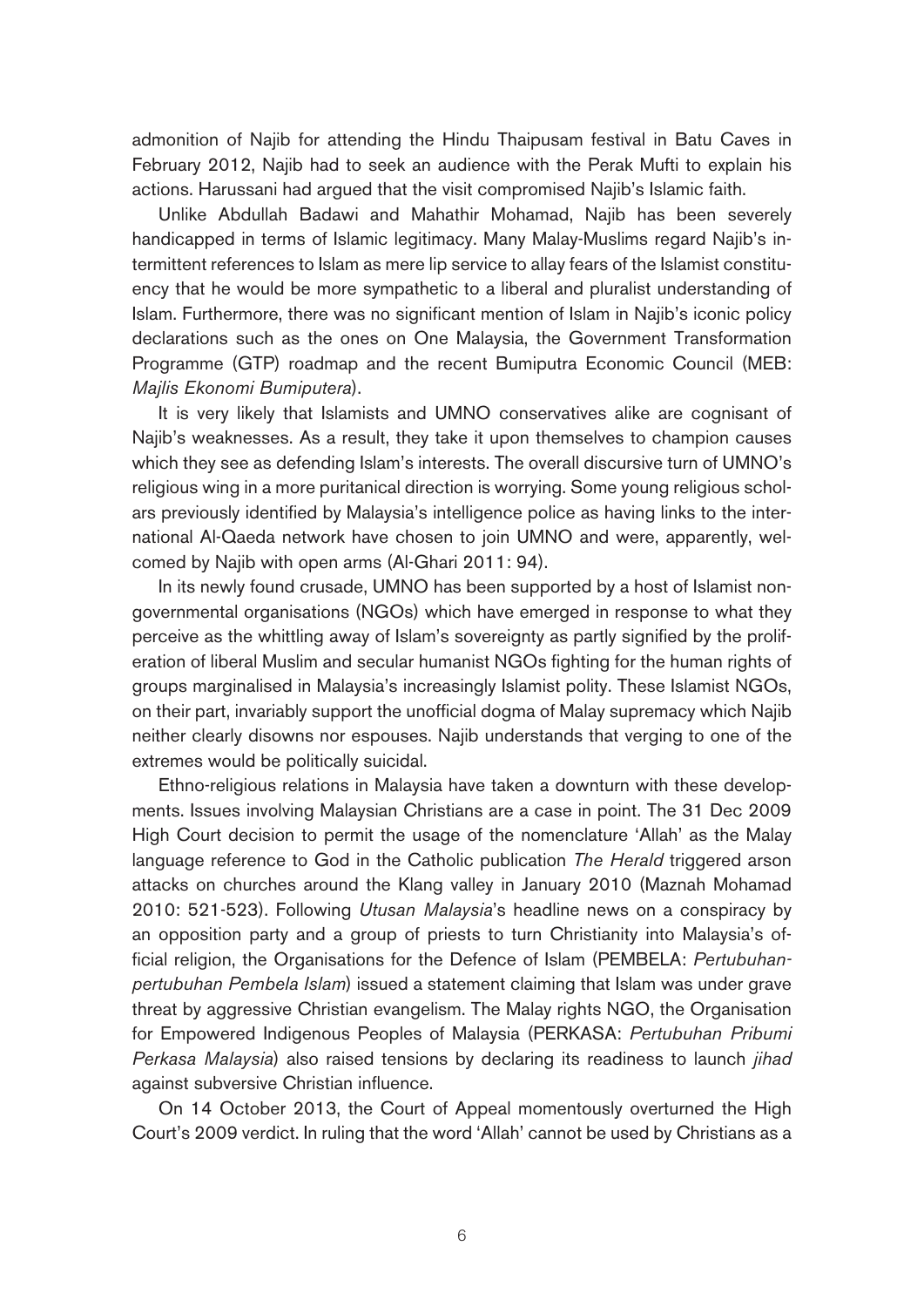reference to God in the Malay language section of The Herald, the three-judge bench opined that the term 'Allah' was not integral to the faith and practice of Christianity. The judicial decision immediately put the vast numbers of Bumiputera Christians of Sabah and Sarawak in a dilemma, as they had been using the term in their native language liturgies for generations even before the incorporation of their states into Malaysia. Catholic Archbishop Murphy Pakiam was forthright in denouncing the ruling as amounting to a persecution of Christians.4 Fearing a massive loss of support from indigenous Christians who had overwhelmingly backed BN in the two most recent elections of 2008 and 2013, cabinet members from the Borneo states sought to assure them that the verdict applied only to The Herald, without affecting their religious practices in local churches.<sup>5</sup> The Home Minister later joined the damage limitation exercise by affirming the limited applicability of the verdict, $6$  but such antics were dismissed by opposition figures as desperate attempts to salvage the Sabahan and Sarawakian vote banks,<sup>7</sup> Retired legal experts including former Attorney General Abu Talib Othman, have, however, reiterated that all Malaysians are bound by the Court of Appeal ruling on the Allah issue.8

#### THE 13TH GENERAL ELECTIONS AND ITS AFTERMATH

Malaysia's 13<sup>th</sup> General Elections (GE13) held in May this year dealt a heavy blow to Najib Razak and the ruling BN coalition. While BN managed to retain power at the national level and snatch the state of Kedah away from opposition hands, its success was quickly over-shadowed by figures which showed that its tally of slightly more than 47 per cent of popular votes was less than the 51 per cent of popular

<sup>4 &#</sup>x27;Statement on the Court of Appeal ruling — Archbishop Tan Sri Murphy Pakiam', http://news.malaysia.msn.com/ tmi/statement-on-the-court-of-appeal-ruling-%e2%80%93-archbishop-tan-sri-murphy-pakiam, 21 October 2013 (accessed 22 October 2013).

<sup>5 &#</sup>x27;Allah not exclusive to Muslims, government declares ban only applies to Herald', http://news.malaysia.msn. com/malaysia-news/allah-not-exclusive-to-muslims-government-declares-ban-only-applies-to-herald, 15 October 2013 (accessed 16 October 2013); 'Court's ruling on Allah does not affect East Malaysia, say Sabah ministers', http://news.malaysia.msn.com/regional/court%e2%80%99s-ruling-on-allah-does-not-affect-east-malaysia-say-sabah-ministers, 17 October 2013 (accessed 18 October 2013); 'Okay for Bahasa services in peninsula churches to continue using Allah in worship, says minister', http://news.malaysia.msn.com/tmi/okay-for-bahasaservices-in-peninsula-churches-to-continue-using-allah-in-worship-says-minister, 21 October 2013 (accessed 22 October 2013).

<sup>6 &#</sup>x27;Home Minister insists Allah ban exclusive to Herald', http://news.malaysia.msn.com/tmi/home-minister-insistsallah-ban-exclusive-to-herald, 21 October 2013 (accessed 22 October 2013).

<sup>7</sup> Cf. 'Wan Junaidi's remark on Allah issue is "complete trash", says Tony Pua', http://news.malaysia.msn.com/ malaysia-news/wan-junaidi%e2%80%99s-remark-on-allah-issue-is-%e2%80%9ccomplete-trash%e2%80%9dsays-tony-pua, 16 October 2013 (accessed 16 October 2013).

<sup>&</sup>lt;sup>8</sup> 'Allah judgment flawed, can jeopardise Najib's job, say jurists', http://news.malaysia.msn.com/malaysia-news/ allah-judgment-flawed-can-jeopardise-najib%e2%80%99s-job-say-jurists, 16 October 2013 (accessed 16 October 2013); 'Allah decision binding on all Malaysians, says retired AG Abu Talib', http://www.themalaysianinsider.com/malaysia/article/allah-decision-binding-on-all-malaysians-says-retired-ag-abu-talib, 19 October 2013 (accessed 26 October 2013); 'Putrajaya desperately back-pedalling over Allah issue, say constitutional lawyers', http://news.malaysia.msn.com/malaysia-news/putrajaya-desperately-back-pedalling-over-allah-issue-say-constitutional-lawyers, 21 October 2013 (accessed 22 October 2013).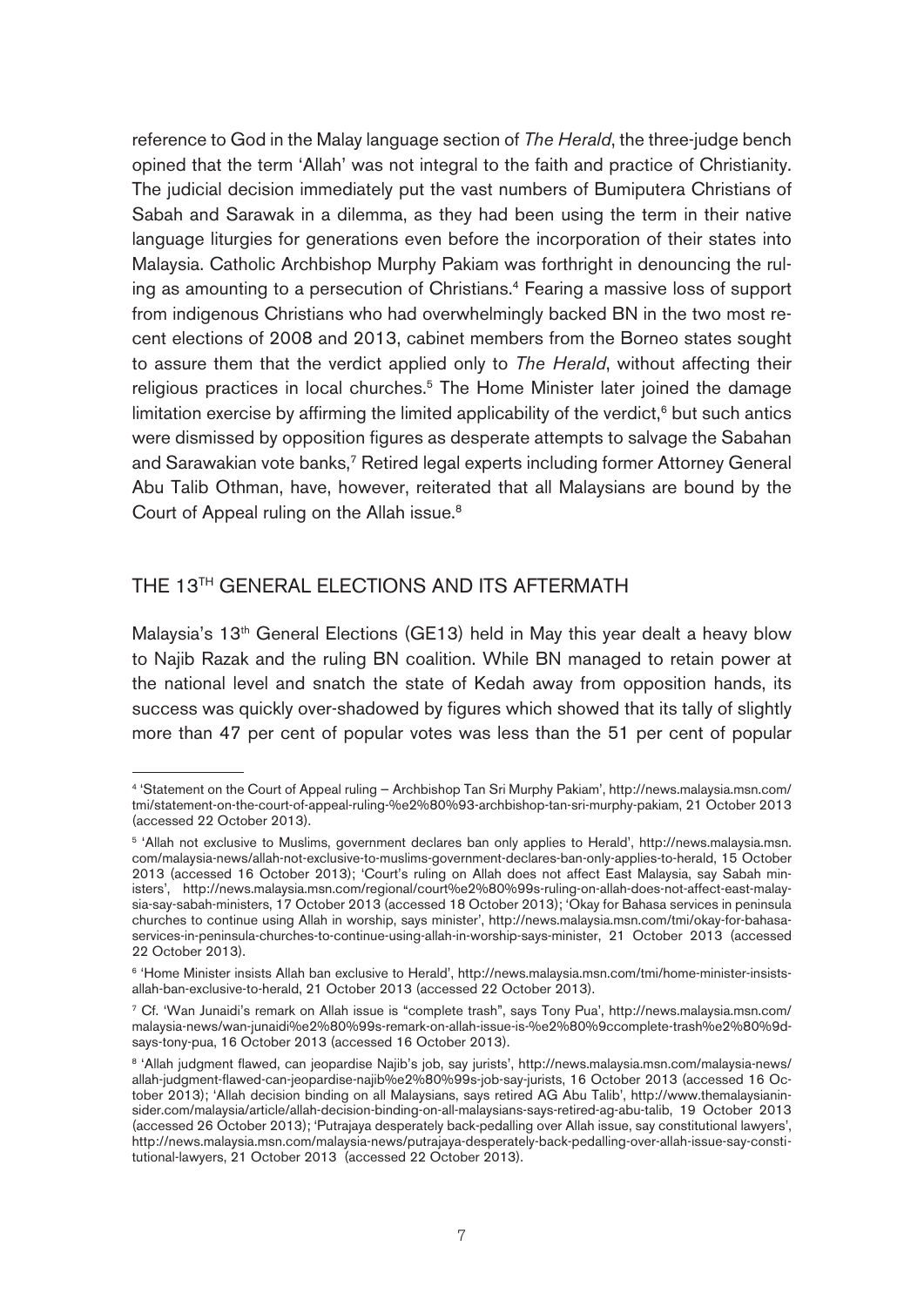votes bagged by the Anwar Ibrahim-led Pakatan Rakyat (PR: People's Pact) alliance. Nonetheless, UMNO still managed to improve on its performance by contributing 88 out of BN's 133 seats as compared with 79 out of 140 in 2008. UMNO had actually benefited, at the expense of its non-Muslim partners, from its discursive slide towards Islamist conservatism which struck a chord among Malay-Muslims who resided in favourably represented electoral semi-urban and rural areas (Chin 2013).

The GE13 campaign served to highlight the espousal of UMNO's socially divisive turn towards conservatism. Reacting to the ethnic Chinese voters' desertion of BN, Najib unhesitatingly employed the term 'Chinese tsunami' to describe the outcome of GE13 (Tan 2013). Rather than chiding Utusan Malaysia for flashing the racially inflammatory headline, 'Apa lagi Cina mau?' (What else do the Chinese want?), Najib Razak sought to divert attention to the equally divisive statements issued by the Chinese press, thus absolving Utusan of effective blame. Najib Razak had earlier endorsed PERKASA Deputy President Zulkifli Nordin's candidacy as BN-UMNO's candidate in a high-profile duel against PAS leader Khalid Samad for the Shah Alam parliamentary seat at a time when controversy surrounding Zulkifli's purported statement demeaning the Hindu religion, which went viral over the internet, was still fresh in the minds of many people.

Since GE13, the discourse strewn by the UMNO-linked vernacular media has dangerously slid down the path of ethnocentrism and intolerance. Several tense episodes related to alleged intensification of Christian missionary activities in the country and the misuse of Muslim prayer facilities for non-Muslim worshipping purposes were interpreted by spokesmen of official Islam as being pre-meditated in spite of arguments by open-minded Muslim scholars and public figures cautioning against the Islamic officialdom's over-reaction. In the words of Dr. Abdul Shukor Hussein, Chairman of the National Fatwa Committee, "Denigration of Islam is rising in this country because of lax law enforcement. As a result, adherents of other religions are not afraid of mocking Islam which is this country's official religion."9

The coterminous nature between Islam and Malay ethnicity has meant that such anti-Muslim tirade was bound to be inexorably tied to the spectre of an anti-Malay conspiracy to undermine the Malay-Islamic basis of the nation. As one Sharif Tojan exhorted his fellow Malays in Utusan, "Forget National Reconciliation. On the contrary, strengthen Malay Unity. Re-activate the National Civics Bureau. This is our last fort against these racist Chinese. Also, learn and adopt Mahathir's strategies."10 In urging the UMNO Youth and Women's Section to be more aggressive in defending Malay rights, another columnist alluded to the Chinese as having betrayed the

<sup>9</sup> In the original Malaysian language, "Penghinaan terhadap Islam semakin menjadi-jadi di negara ini kerana penguatkuasaan undang-undang yg lemah. Berikutan itu, penganut agama lain tidak takut untuk mempersendakan Islam yang menjadi agama rasmi di negara ini", 'Percaya kes hina Islam dirancang', Berita Harian, 13 August 2013.

<sup>&</sup>lt;sup>10</sup> In its original imprint, mixing English with the Malaysian language, "Lupakan National Reconciliation. Sebaliknya, Strenghten Malay Unity. Gerakkan semula Biro Tatanegara, This is our last fort against these racist Chinese. Also, Learn and Adopt Mahathir's strategies," letter to the editor, Utusan Malaysia, 7 May 2013.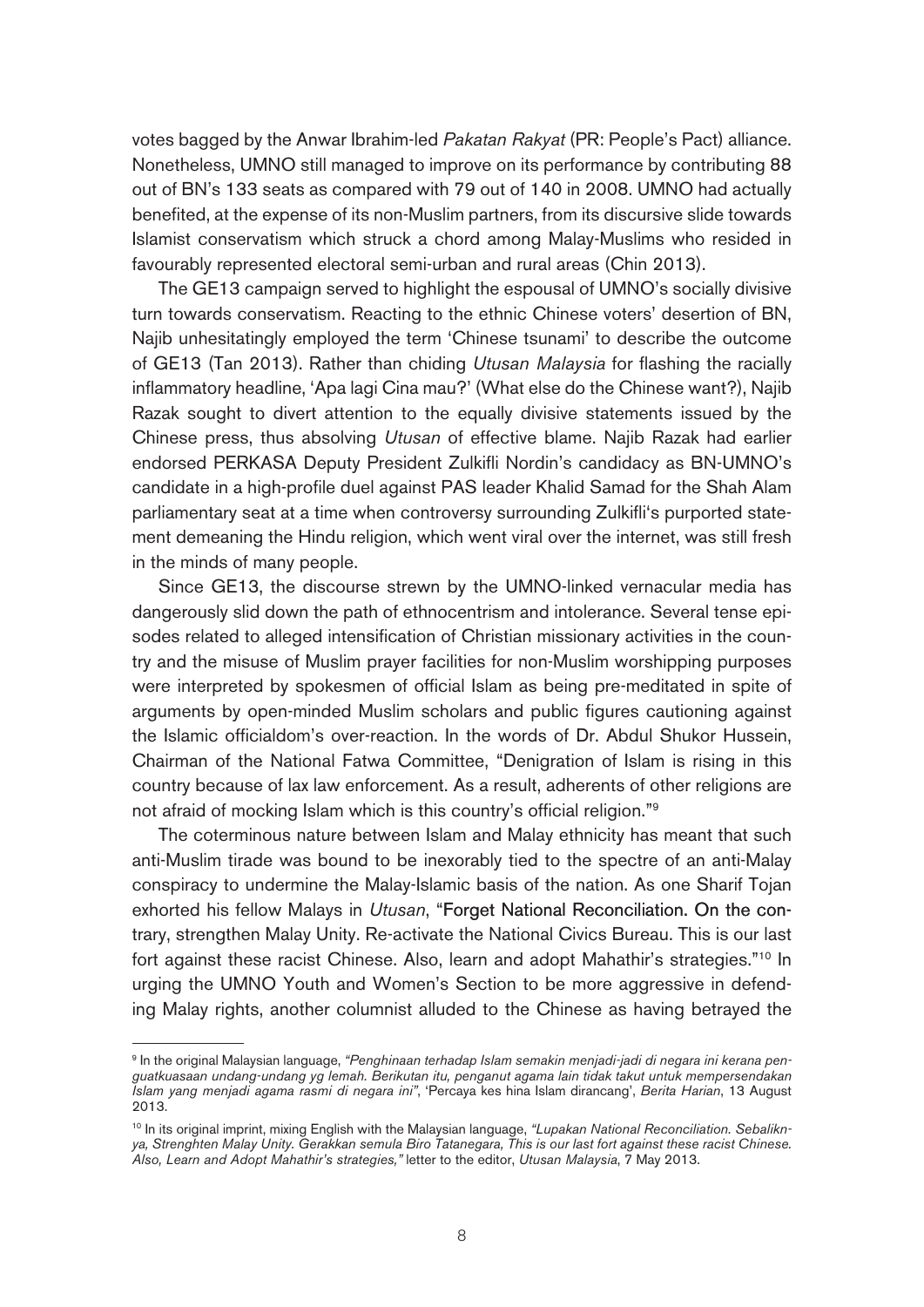Malays: "There is no use in pacifying others and neglecting our own race when later they sideline us without any sense of quilt" (Razak Rashid Ghows 2013).<sup>11</sup>

Ironically, half a century after competing for the loyalties of the Malay-Muslim masses, UMNO and PAS have changed positions in the 'moderate versus radical' ideological spectrum. While UMNO appears to be contented with securing and further solidifying its Malay-Muslim base as a regime preservation strategy, PAS has made inroads amongst non-Malays by virtue of its participation in the multi-racial PR alliance. In contrast to UMNO's perceived hostility to non-Malays who sought to mobilize their communities along religious lines, PAS has been busy building bridges with non-Muslim community leaders (Netto 2013). Some of its more progressive leaders such as Mujahid Yusof Rawa have even risked traditional Muslim sensitivities by conducting inter-faith dialogues in churches.<sup>12</sup> This is a far cry from the prevailing state of affairs since the early post-independence years which saw a liberal UMNO being pitted against a PAS which was constantly portrayed as ethnocentric (cf. Ratnam 1969: 356). This exchange of ideological positions from a moderate to radical UMNO—and from an extremist to moderate PAS—deserves to be remembered as one of the striking paradoxes of modern Malaysian politics. This is notwithstanding the constant internal challenges that PAS reformists have continued to face from the party's own ulama old guard whose views on the 'Allah' issue converge with those of the UMNO conservatives.13

### **CONCLUSION**

By virtue of historical antecedents which led to unique constitutional arrangements as Malaya approached independence in 1957, the place of Islam in Malaysian politics has been and will continue to be a *fait accompli*. Successive Prime Ministers have managed Islam in the way they feel best reflect the constitutional provisions pertaining to it. By the time Najib Razak inherited the national leadership from Abdullah Badawi in April 2009, Islamism—i.e. the political face of Islam—was a force that had stealthily made its way deep into structures and institutions which had linkages to the state, government and ruling party. From a pariah movement shunned by Westerneducated Malays who dominated the levers of power via UMNO, the civil service and the UMNO-linked media, political Islam has today emerged as a pivotal political force intent on changing the face of Malaysia towards a more Islamically-inclined polity.

<sup>11</sup> In the original Malaysian language, "Tiada gunanya kita cuba menjaga hati orang lain dan mengabaikan bangsa sendiri sedangkan mereka mengenepikan kita tanpa ada perasaan bersalah", Berita Harian, 10 July 2013.

<sup>&</sup>lt;sup>12</sup> 'Why this Muslim goes to churches to build goodwill', http://www.themalaysianinsider.com/malaysia/article/ why-this-muslim-goes-to-churches-to-build-goodwill, 5 October 2013 (accessed 14 October 2013).

<sup>13 &#</sup>x27;Harun Din tegaskan kalimah Allah eksklusif untuk umat Islam', http://www.utusan.com.my/utusan/Dalam\_ Negeri/20131018/dn\_15/Haron-Din-tegaskan-kalimah-Allah-eksklusif-untuk-umat-Islam, 18 October 2013 (accessed 26 October 2013).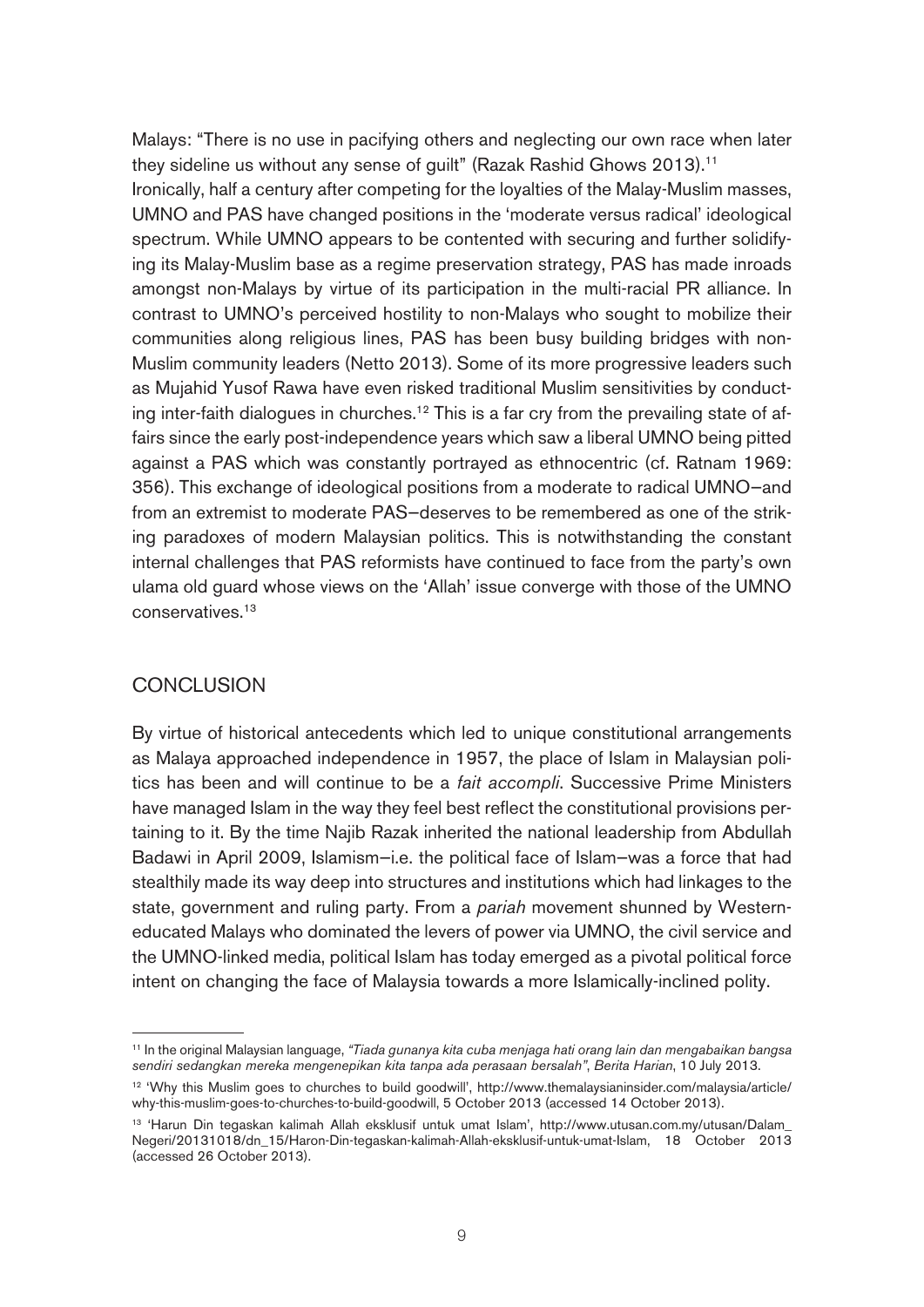For some of its proponents, such an entity necessarily takes the form of a juridical Islamic state. For an Islamist state to materialise in the near future, it would not be too far-fetched to say that—given current developments—the threat would come from UMNO and its religious proxies in state institutions rather than from PAS and its allies in PR.

#### **ISEAS Perspective** is

published electronically by the Institute of Southeast Asian Studies, Singapore.

Institute of Southeast Asian Studies 30, Heng Mui Keng Terrace Pasir Panjang, Singapore 119614 Main Tel: (65) 6778 0955 Main Fax: (65) 6778 1735

Homepage: www.iseas.edu.sg

ISEAS accepts no responsibility for facts presented and views expressed. Responsibility rests exclusively with the individual author or authors. No part of this publication may be reproduced in any form without permission.

Comments are welcomed and may be sent to the author(s).

© Copyright is held by the author or authors of each article. Editorial Chairman: Tan Chin Tiong

Managing Editor: Ooi Kee Beng

Production Editors: Lee Poh Onn and Benjamin Loh

Editorial Committee: Terence Chong, Francis E. Hutchinson and Daljit Singh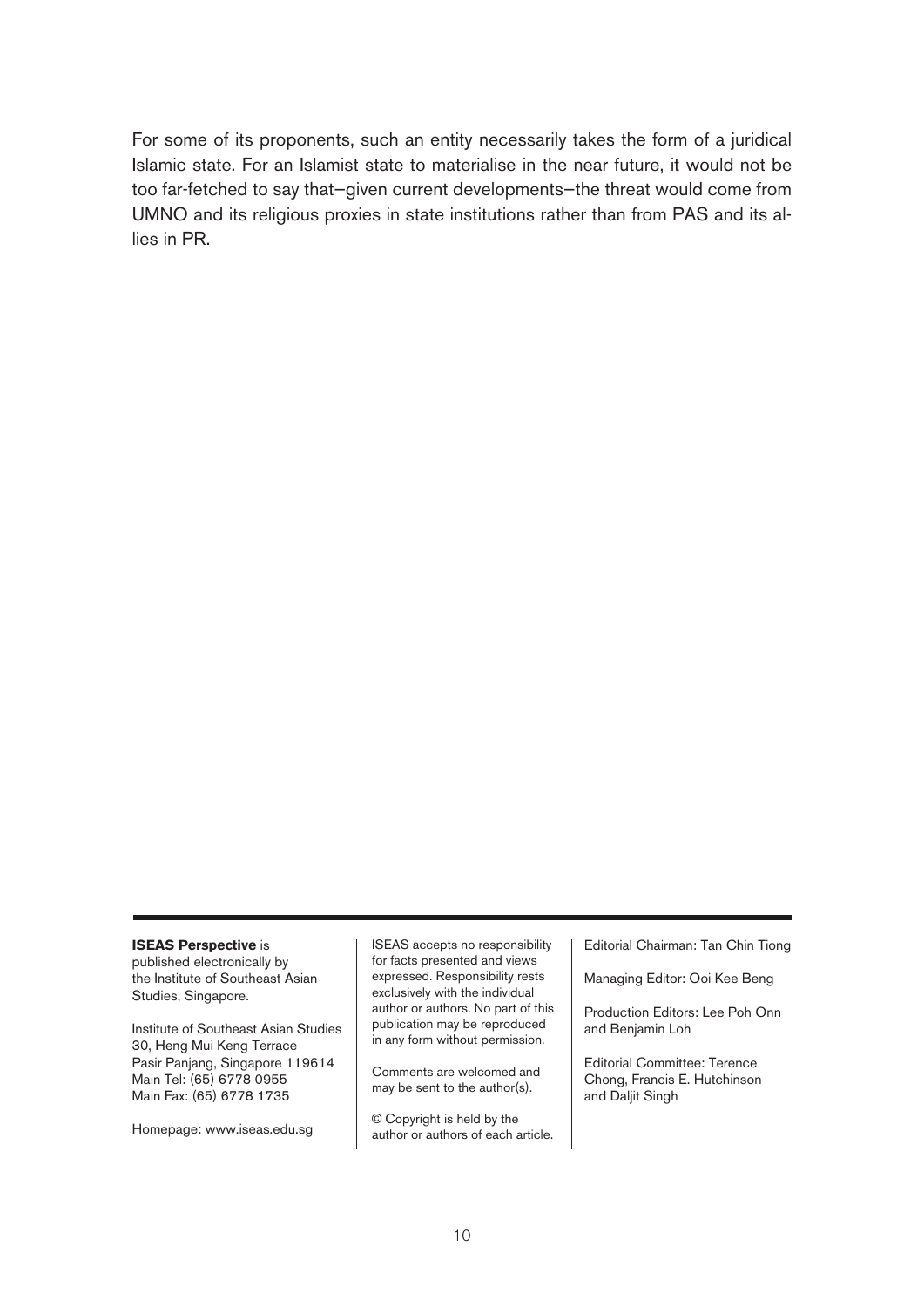## **BIBLIOGRAPHY**

- Ahmad Fauzi Abdul Hamid (2002), 'The Impact of Sufism in Pre-colonial Malaysia: An Overview of Interpretations', Islamic Studies, vol. 41, no. 3, pp. 467-493.
- Ahmad Fauzi Abdul Hamid (2009), 'Implementing Islamic Law Within a Modern Constitutional Framework: Challenges and Problems in Contemporary Malaysia', Islamic Studies, vol. 48, no. 2, pp. 157-187.
- Al-Ghari, Zamihan Mat Zin (2011), Siapa Sebenarnya Wahabiy?, Puchong: Kemah Enterprise.
- Camroux, David (1996), 'State Responses to Islamic Resurgence in Malaysia: Accommodation, Co-option and Confrontation', Asian Survey, vol. 36, no. 9, pp. 852-868.
- Chin, James (2013), 'Umno relies increasingly on rural Malay support', The Straits Times, 14 May.
- Fernando, Joseph M. (2006), 'The Position of Islam in the Constitution of Malaysia', Journal of Southeast Asian Studies, vol. 37, no. 2, pp. 249-266.
- Hussin Mutalib (1990), Islam and Ethnicity in Malay Politics, Singapore: Oxford University Press.
- Mandal, Sumit K. (2008), 'The National Culture Policy and Contestation over Malaysian Identity', in Nelson, Joan M.; Meerman, Jacob and Abdul Rahman Embong (eds.), Globalization and National Autonomy: The Experience of Malaysia, Singapore and Bangi: Institute of Southeast Asian Studies and Institute of Malaysian and International Studies, pp. 273-300.
- Maznah Mohamad (2010), 'The Ascendance of Bureaucratic Islam and the Secularization of the Sharia in Malaysia', Pacific Affairs, vol. 83, no. 3, pp. 505- 524.
- Nair, Shanti (1997), Islam in Malaysian Foreign Policy, London and New York: Routledge.
- Netto, Anil (2013), 'Tok Guru Nik Aziz meets Bishop Sebastian Francis', Buletin Mutiara,  $1 - 15$  February.
- Rahimin Affandi Abd. Rahim (2006), 'Traditionalism and Reformism Polemic in Malay-Muslim Religious Literature', Islam and Christian-Muslim Relations, vol. 17, no. 1, pp. 93-104.
- Ratnam, K.J. (1969), 'Religion and Politics in Malaya', in Tilman, R.O. (ed.), Man, State, and Society in Contemporary Southeast Asia, New York: Praeger, pp. 351-361.
- Razak Rashid Ghows (2013), 'Pemuda, Wanita UMNO perlu lebih agresif', Berita Harian, 10 July.
- Roff, William R. (1967), The Origins of Malay Nationalism, New Haven: Yale University Press.